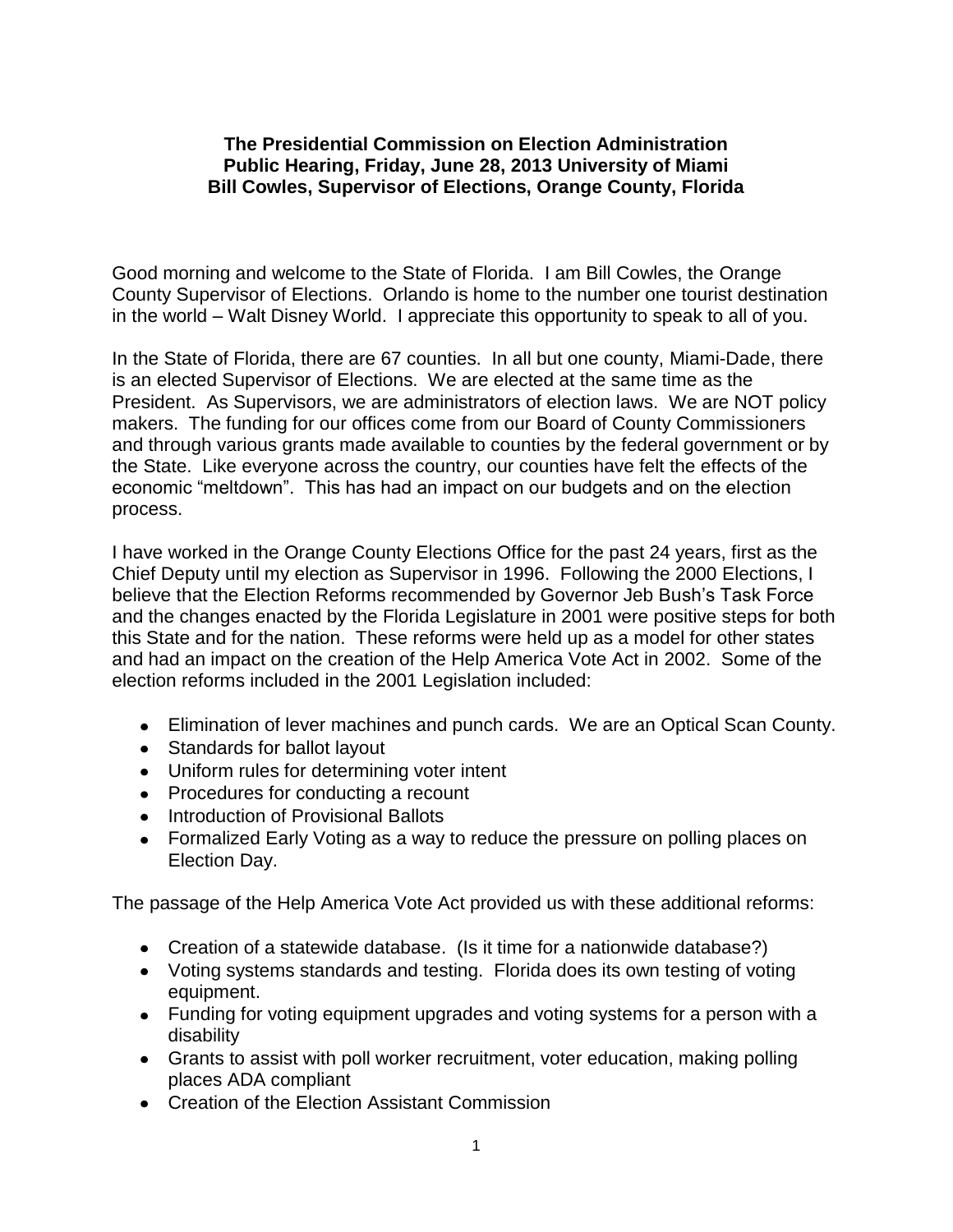In 2000, the majority of all votes cast were by voters at their assigned polling place. Absentee ballots required an excuse be checked off and was the only alternative to voting on Election Day. Since then, in Florida, the election process has changed to where we are conducting three unique elections for each election.

- **Early Voting** has become very popular with voters. We are a service industry community due to our tourism and most voters do not work a traditional 40-hour week. It's convenient! A voter can go to any Early Voting site in the County to vote. The unfortunate part of Early Voting is that state law has placed various limitations on Supervisors with respect to conducting early voting. We have limitations not only on the number of days but also the number of hours the Early Voting site can be open. Additionally, until this year, we could only use Elections Offices, Libraries, and City Halls. In order to be successful, voting sites must have enough space for the voting process and parking.
- **Absentee Voting** continues to expand. Florida is a NO-Excuse state. We dropped our second primary in order to be able to mail absentee ballots earlier to military voters prior to the MOVE ACT passage. All Absentee Ballots must be in the elections office by 7 PM on election night. A postmark does not count. Only the military under a Federal Consent Decree have 10 additional days after Election Day to have ballot counted. The Absentee Ballot totals are expected to be in our election night totals.
- **Polling Place Voting** is still the traditional method of voting with the polls open from 7 AM to 7 PM on Election Day. The voter must vote in their assigned polling places on Election Day. We do not have a restriction on the number of voters assigned per precinct. This is the voting method that has declined since 2000.

The Election Reforms, following the 2000 Elections coupled with the implementation of Early Voting and the growth of absentee voting, served Florida well during the 2004 and 2008 Presidential Elections. However, the results of the 2010 Re-districting and Reprecincting and the 2011 changes to Election law provide insight into the challenges faced in the 2012 Presidential Election.

Statewide, we were seeing an increased use of Early Voting and Absentee Voting with fewer voters actually going to their assigned polling place on Election Day. In Orange County, we were averaging 40% of the votes being cast before we opened the polls on election morning. Some counties are averaging over 50%. Based on these trends, we and other supervisors decided to reduce the number of polling places as part of Reprecincting and reallocated our dollars and voting equipment to Early Voting and Absentees.

In 2011, a sweeping Election Bill was passed that altered some of the factors that contributed to our prior Presidential Elections successes. The key changes that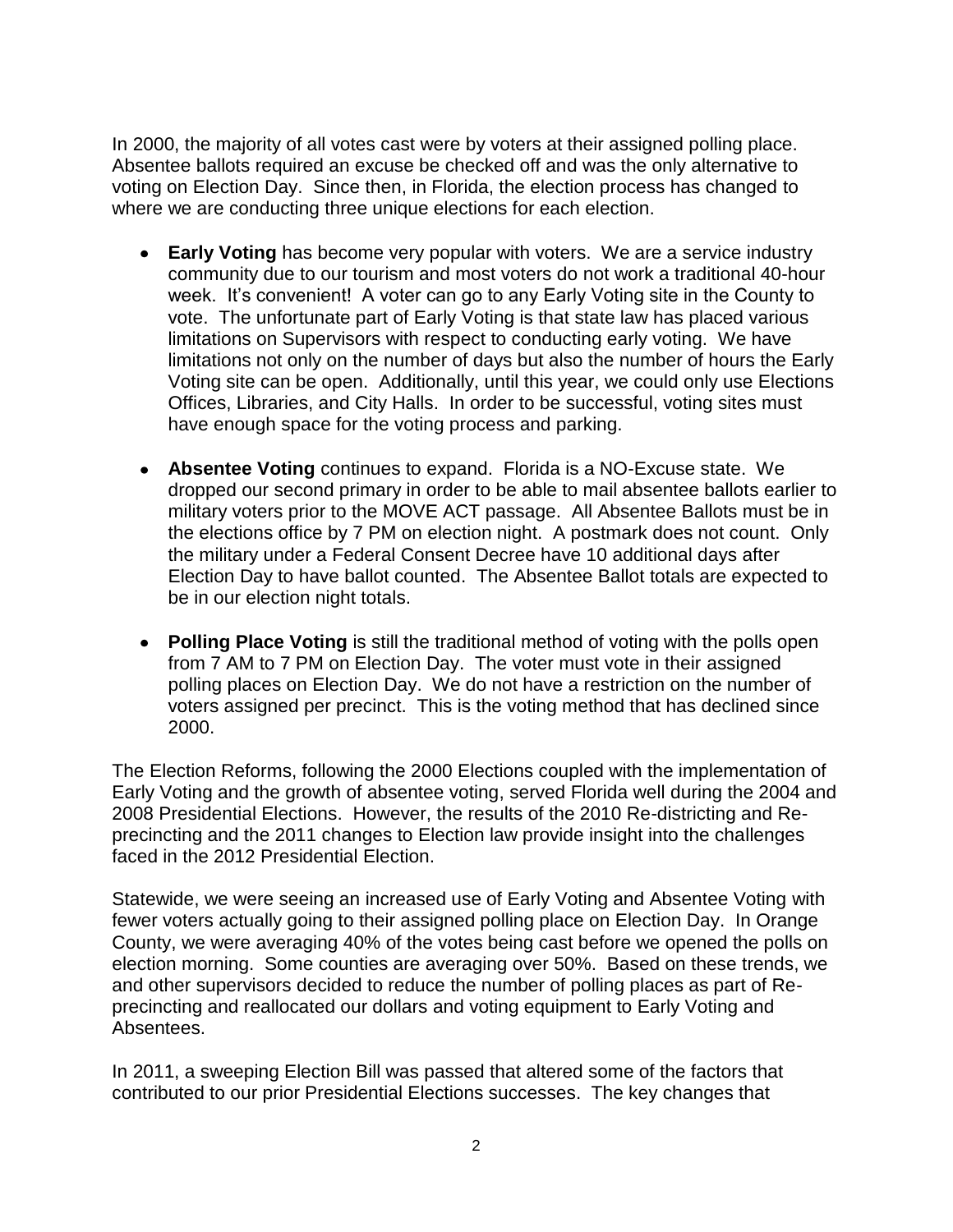affected Orange County and contributed to us having long lines at Early Voting and at polling places on election night were:

The **reduction in the number of days for Early Voting** from 14 to 8. The first day of early voting was on a Saturday, immediately causing lines. Previously, we started on Monday and built towards the first weekend. We were not allowed to do early voting on the Sunday immediately before the election. To assist our voters, we opened our main office for only in-office absentee voting. Without larger facilities, it is impossible to put more voting equipment in these sites for voters. We used mostly libraries with very small meeting rooms and limited parking.

Because of the fewer days of Early Voting and the long lines, voters opted to go to their polling place on Election Day. A reverse in the trends we had been experiencing and used when Re-precincting. This contributed to the long lines on Election Day.

During the 2011 and 2012 Legislative Sessions, **12 Constitutional Amendments** were placed on the ballot. The legislators' amendments are allowed to exceed the 75 word limit. Most of the amendments exceeded the limit with one being over 600 words. Orange County also had 5 County Charter questions. Under Federal law, we are required to print ballots in English and Spanish. Each voter received 3 – 17 inch bilingual paper ballots printed on both sides. (Hold up ballots)

With 3 ballots per voter, it meant more time spent in the booth marking their ballots and three times longer feeding their ballots into the tabulator. This was also true for us when processing absentee ballots. Some days, we were running multiple shifts in order to ensure we were finished by election night.

The voters complained about the number of amendments as well as the difficulty of understanding the legal-terms being used. The poll workers heard this most from our Hispanic voters who wanted the poll workers to stop and help them understand what was being asked of them.

• The statewide voter registration database records those who have early voted and voted by absentee. The new law required that any voter who moves between counties and hasn't changed their address by the time they arrive at their polling place, must be given a **Move-In Provisional Ballot.** Our number of Provisional Ballots doubled in 2012 due to this law change since we have the second largest university in the nation, the University of Central Florida, and we are part of a tri-county area that is highly mobile.

This increase in Provisional Ballots increased poll worker duties, the postelection verification process, and tabulation time. Finally, we were the first county in the state to have laptop computers in each polling place and could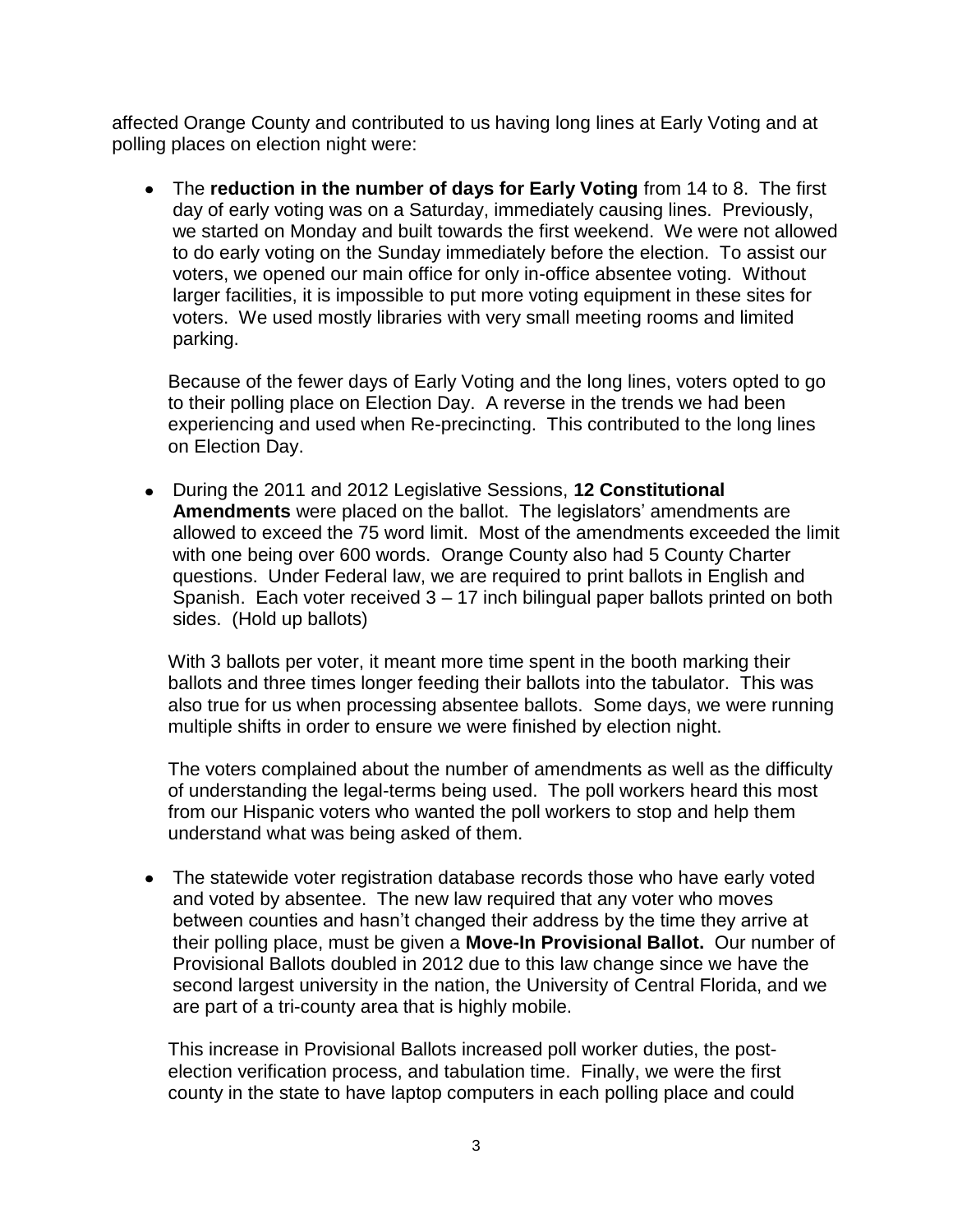have verified the voter's previous address on-line on Election Day in the poll if the law allowed.

I'm grateful that the Florida Legislature, in 2013, has reversed many of the changes made in 2011. To me, the biggest change was they recognized that **"One size does not fit all Counties."**

I was asked to comment on Florida's "preparation for natural disasters". Let me make just a few key observations here:

- On August 24, 1992, Hurricane Andrew hit South Florida and affected the  $\bullet$ Florida Primary Election on Tuesday, September 1, 1992. The State had to go to the courts for election relief. At the General Election that year, we changed our State Constitution to allow the Governor the power to suspend elections, if necessary.
- State laws need to be reviewed to allow for "flexibility" during these periods. Advances in technology are available to use in such situations if our laws permit. The use of "Ballot on Demand" should allow for quick production of ballots. There are vendors now assisting counties with the electronic transmission of ballots to voters. I am the consortium leader for one of the two FVAP EASE Grants in Florida. Our group is using "Everyone Counts" to send ballots electronically to overseas voters and to voters with a disability. In Florida, we need our law to allow for the electronic return of these ballots. New technology is out there that can convert electronically voted ballots to paper ballots for tabulation.
- Local jurisdictions need to establish close working relationships with their county emergency management groups. In Florida, we are asked to submit a Contingency of Operations Plan (COOP Plan) to the state. During election time, I carry the emergency contact information for all of our utilities companies with me. We have an agreement with the company that delivers voting equipment and with the Orange County Convention Center that whenever a hurricane is approaching, we can load 18-wheelers with our voting equipment and drive them into a building at the Convention Center for safe keeping.

I would hope that moving forward the Federal Government will focus on the following issues.

- Maintaining the Election Assistance Commission with an emphasis in gathering and sharing "Best Practices in Election Administration", encouraging innovations in voting technology (not referring to just voting systems), and be a source of funding to states and local jurisdictions
- Limit the need for election legislation to issues of national importance
- Remember that "One size does not fit all States". (Example How do you legislate "wait times"?)